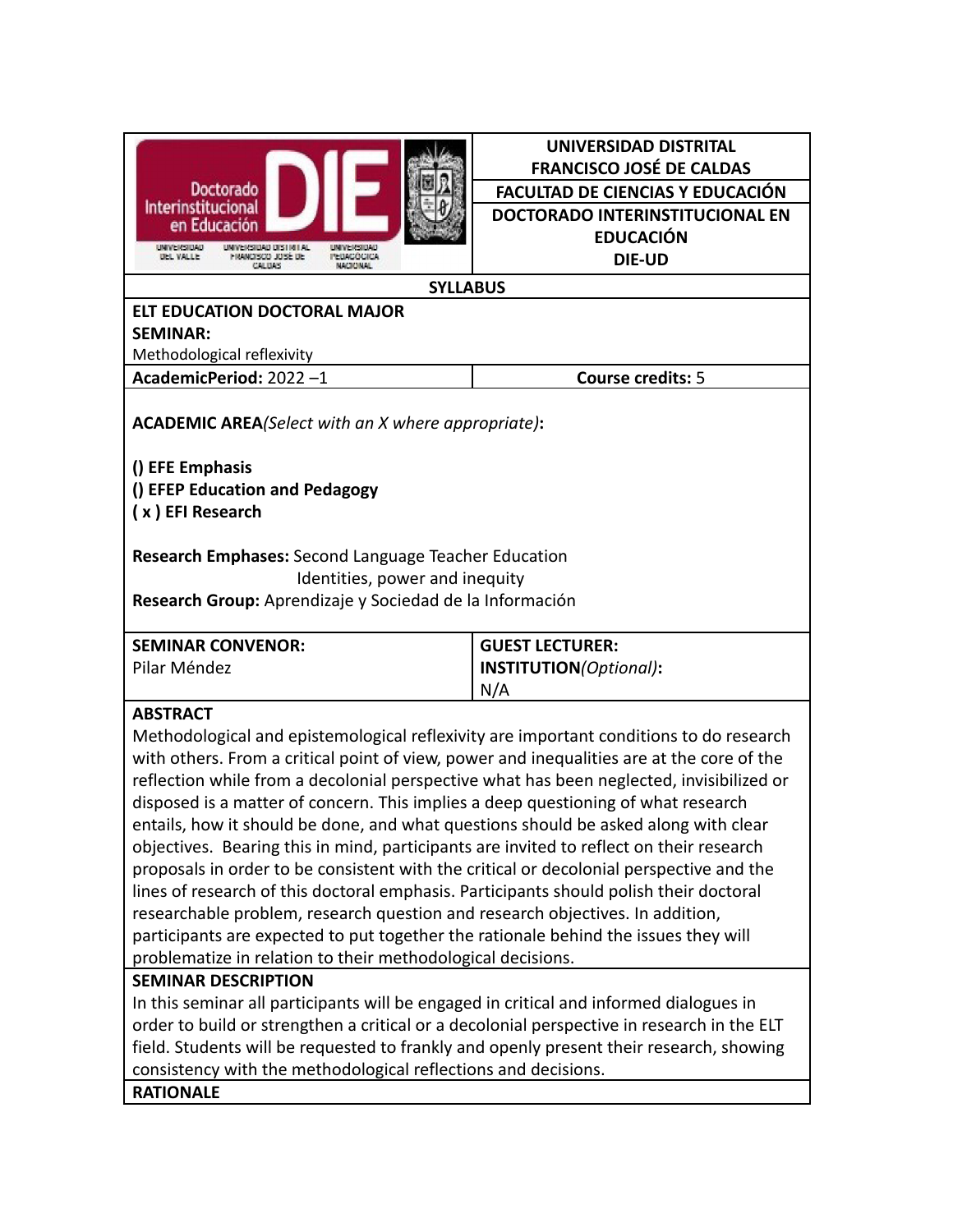This seminar will be (co)constructed as a laboratory where doctoral students are invited to problematize naturalized discourses and practices in relation to research and mainstream methods and methodologies in order to examine their research proposal from different epistemological perspectives (critical and decolonial ones).

# **SEMINAR OBJECTIVES**

# **General objective:**

To construct an epistemological and methodological reflexivity to infuse own research proposal with coherence, cohesion and consistency

# **Specific objectives**

- To back up the researchable problem with evidence taken from different sources in a dialogue with methodological decisions.
- To make visible the researchers and participants' roles otherwise within the methodological doings.

# **SEMINAR CONTENTS**

# **Thematic problem 01: Epistemological positioning towards formulating research problems and methodological doings**

**Guiding question:** What are the implications for methodological decision making processes of conducting research within a critical/decolonial perspective?

# **Thematic problem 02: No metodología vs Must methodologies in Western paradigms: Tensions, contradictions and uncertainties**

**Guiding question:** Regarding your research interest what tensions, contradictions or uncertainties have you experienced?

## **Thematic problem 03: Challenging dominant paradigms in research**

**Guiding question:** How does my research methodology connect to a decolonial (or critical) perspective?

## **SCHEDULE: Thursday 2:00-6:00**

**ROOM** Aduanilla de Paiba. Room TBA

| <b>SEMINAR OUTLINE</b> |                                        |                       |                    |  |  |
|------------------------|----------------------------------------|-----------------------|--------------------|--|--|
| <b>DATE</b>            | <b>TOPIC</b>                           | <b>KEY ACTIVITIES</b> | <b>ASSIGNMENTS</b> |  |  |
| Week                   | <b>Introductory section</b>            |                       |                    |  |  |
|                        |                                        |                       |                    |  |  |
|                        | General outline of the research        |                       |                    |  |  |
|                        | seminar                                |                       |                    |  |  |
|                        |                                        |                       |                    |  |  |
|                        | <b>Desirable elements for Students</b> |                       |                    |  |  |
|                        | presentations and discussion           |                       |                    |  |  |
|                        |                                        |                       |                    |  |  |
|                        | <b>Consistency chart and profiling</b> |                       |                    |  |  |
|                        | data as sources                        |                       |                    |  |  |
|                        |                                        |                       |                    |  |  |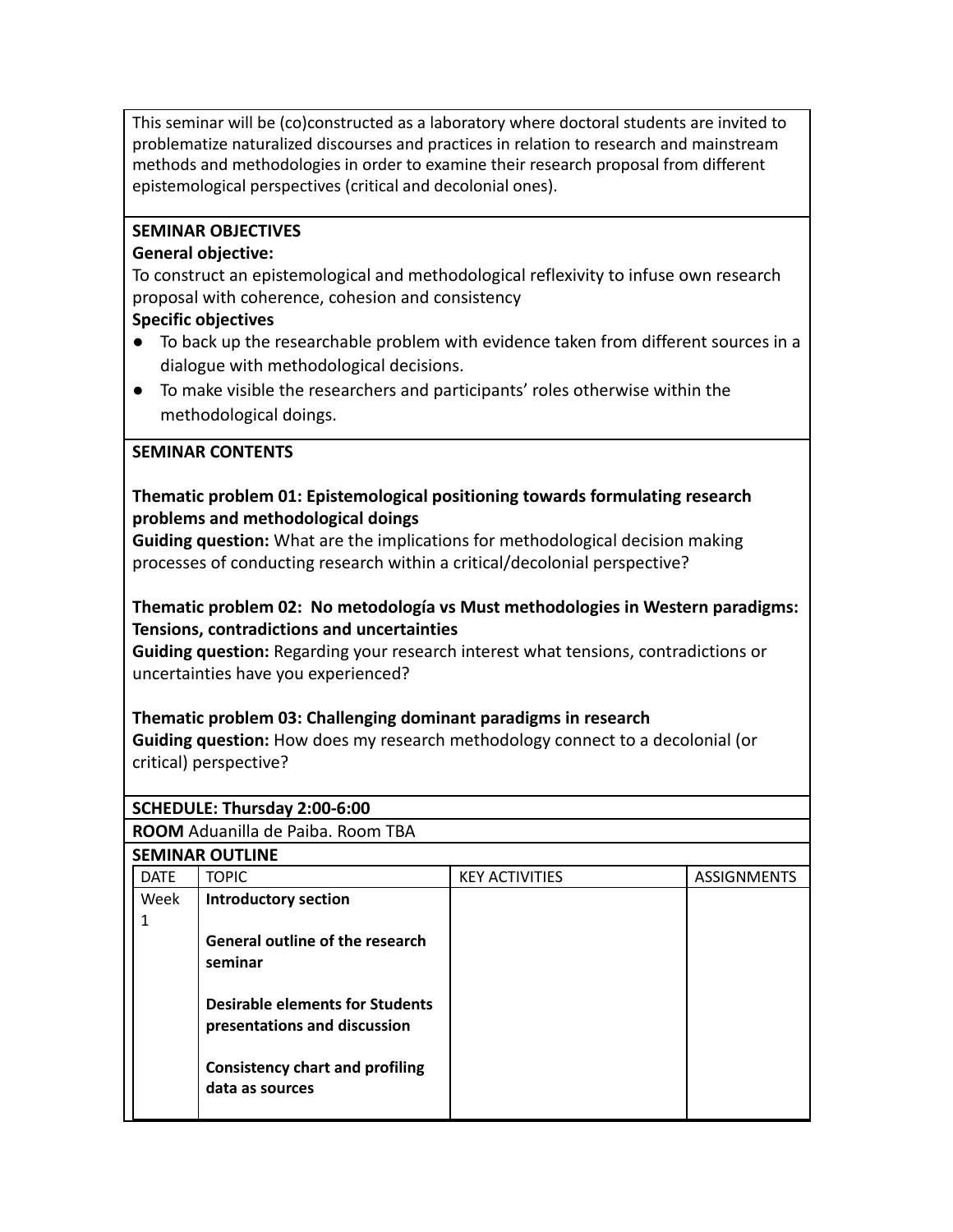|                |      | Rationale for the adoption of a                                    |                                 |                              |
|----------------|------|--------------------------------------------------------------------|---------------------------------|------------------------------|
|                |      | decolonial perspective or critical                                 |                                 |                              |
|                |      | perspective                                                        |                                 |                              |
|                |      | Q&A                                                                |                                 |                              |
|                | Week | Thematic problem 01:                                               | Each student will present       | Students should              |
| $\overline{2}$ |      | <b>Epistemological positioning</b>                                 | their Research Questions        | prepare a PPT                |
|                |      | towards formulating research                                       | and the Research                | showing the                  |
|                |      | problems and methodological                                        | Objectives (Round 1)            | rationale, the               |
|                |      | doings                                                             |                                 | process of                   |
|                |      |                                                                    |                                 | formulation                  |
|                |      | <b>Guiding question: What are</b>                                  |                                 |                              |
|                |      | the implications for                                               |                                 |                              |
|                |      | methodological decision                                            |                                 |                              |
|                |      | making processes of                                                |                                 |                              |
|                |      | conducting research within a                                       |                                 |                              |
|                |      | critical/decolonial perspective?                                   |                                 |                              |
|                |      |                                                                    |                                 |                              |
|                |      | Guiding question for presenters:<br>What is your research problem? |                                 |                              |
|                |      | Can you explain its connection                                     |                                 |                              |
|                |      | with research objectives? How                                      |                                 |                              |
|                |      | did you back it up?                                                |                                 |                              |
|                | Week | Thematic problem 01:                                               |                                 | Students should              |
| 3              |      | <b>Epistemological positioning</b>                                 | Each student will present       | prepare a PPT                |
|                |      | towards formulating research                                       | their RQ and their RO           | contrasting                  |
|                |      | problems and methodological                                        | (Round 2)                       | previous RQ<br>and RO with a |
|                |      | doings                                                             |                                 | new versions of              |
|                |      |                                                                    |                                 | them. Show                   |
|                |      | <b>Guiding question: What are</b><br>the implications for          |                                 | explicitly where             |
|                |      | methodological decision                                            |                                 | changes were                 |
|                |      | making processes of                                                |                                 | made                         |
|                |      | conducting research within a                                       |                                 |                              |
|                |      | critical/decolonial perspective?                                   |                                 |                              |
|                |      |                                                                    |                                 |                              |
|                |      | Guiding question for presenters:                                   |                                 |                              |
|                |      | After the feedback you received                                    |                                 |                              |
|                |      | in round 1                                                         |                                 |                              |
|                |      | Has the problem changed? What                                      |                                 |                              |
|                |      | new elements are you                                               |                                 |                              |
|                |      | re-considering?                                                    |                                 |                              |
|                | Week |                                                                    | Research methodology (Part 1)   | Prepare an                   |
| 4              |      | Thematic problem 02: No                                            | Participants will revisit their | analytical                   |
|                |      | metodología vs. Must                                               | research profiling and make a   | chart with 5                 |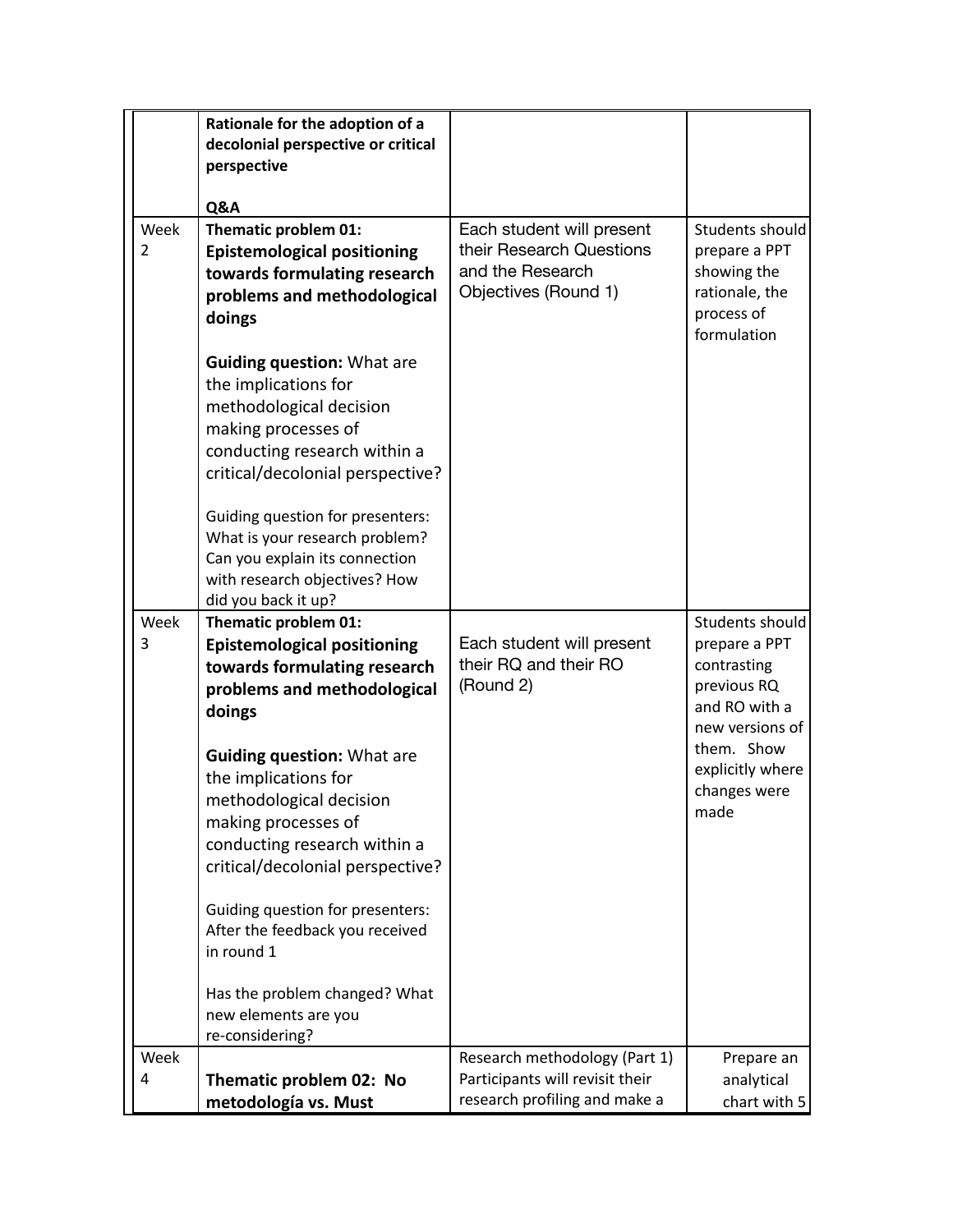|           | methodologies in Western<br>paradigms: Tensions,<br>contradictions and<br>uncertainties<br><b>Guiding question: Regarding</b><br>your research interest, and<br>once you have been<br>confronted with decolonial<br>views on research, what<br>tensions, contradictions or<br>uncertainties have you<br>experienced?                                                                                                                                                                                                   | chart of what the authors read<br>asked and what research<br>design they adopted to answer<br>their RQ and RO.<br>Out the of total of articles<br>included in the profiling, pick<br>and choose 5 and present and<br>analysis of which paradigm are<br>embraced by each one of the<br>authors and present your<br>rationale to support your<br>analysis | remarkable<br>research<br>works. Use<br>color<br>coding to<br>make<br>visible<br>aspects<br>that<br>deserve<br>more<br>attention.<br>Make<br>explicit the      |
|-----------|------------------------------------------------------------------------------------------------------------------------------------------------------------------------------------------------------------------------------------------------------------------------------------------------------------------------------------------------------------------------------------------------------------------------------------------------------------------------------------------------------------------------|---------------------------------------------------------------------------------------------------------------------------------------------------------------------------------------------------------------------------------------------------------------------------------------------------------------------------------------------------------|----------------------------------------------------------------------------------------------------------------------------------------------------------------|
|           | Research methodology (Part 1)<br>Which research works are the<br>most relevant for you? And Why?<br>What type of methodologies did<br>you find in these research works?<br>Which elements are the closest to<br>your views on methodological<br>doings?                                                                                                                                                                                                                                                                |                                                                                                                                                                                                                                                                                                                                                         | paradigms<br>these<br>authors<br>embrace/d<br>eclare                                                                                                           |
| Week<br>5 | Thematic problem 02: No<br>metodología vs. Must<br>methodologies in Western<br>paradigms: Tensions,<br>contradictions and<br>uncertainties<br><b>Guiding question: Regarding</b><br>your research interest and<br>once you have been<br>confronted with decolonial<br>views on research, what<br>tensions, contradictions or<br>uncertainties have you<br>experienced?<br>Working questions:<br>Which (decolonial) concepts are<br>food for thought?<br>Do you find any possibility of<br>articulation with your work? | Research methodology (Part<br>2): Participants will revisit<br>the readings and<br>discussions from the<br>previous research seminar<br>and talk about who inspired<br>them and where,<br>epistemologically speaking,<br>they see themselves and<br>why (Critical- decolonial-<br>etc.)                                                                 | Prepare a PPT<br>in which you<br>show<br>inspirational<br>elements<br>coming from<br>previous<br>readings. Show<br>connections<br>with research<br>components. |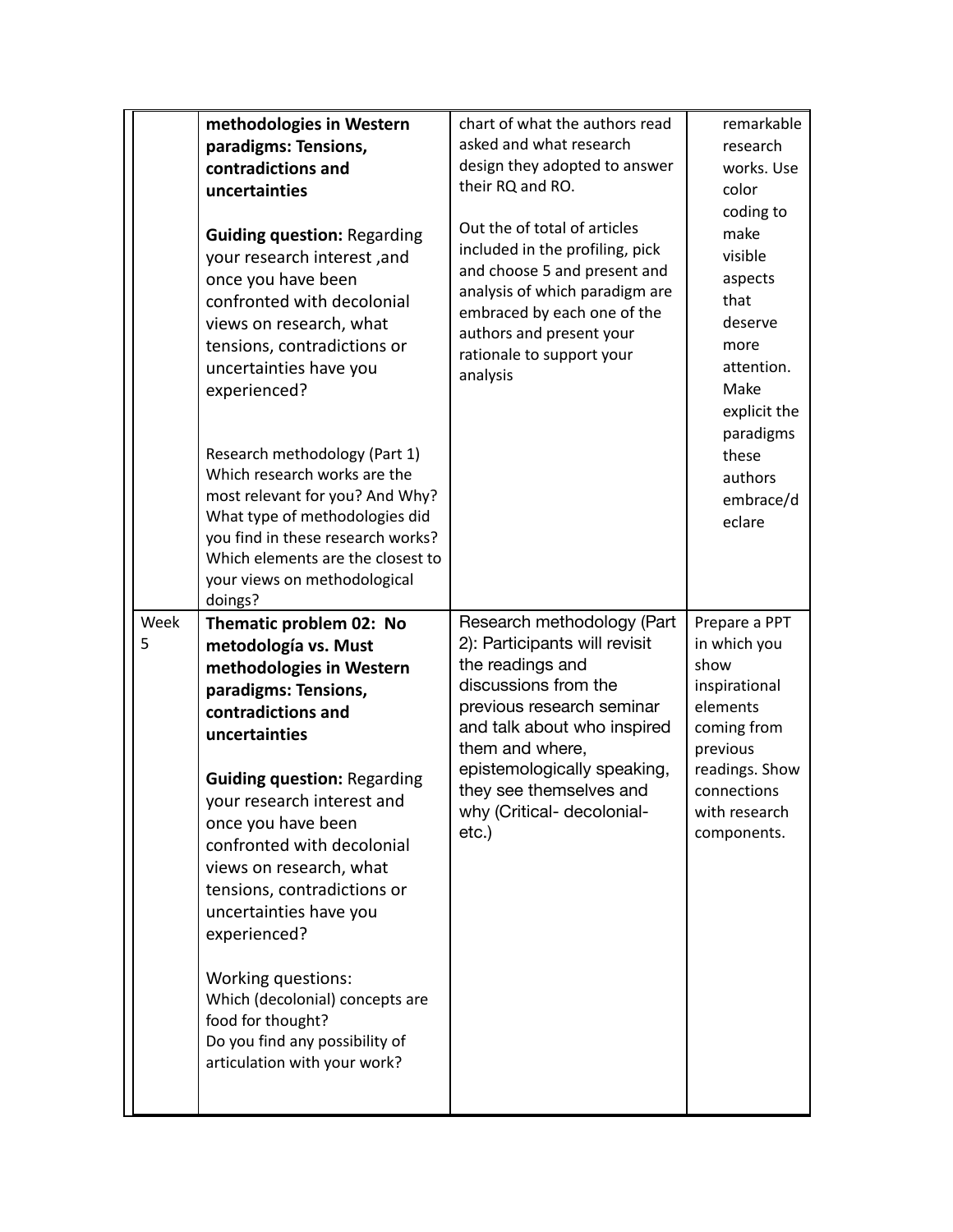| Week<br>6              | Thematic problem 02: No<br>metodología vs. Must<br>methodologies in Western<br>paradigms: Tensions,<br>contradictions and<br>uncertainties<br><b>Guiding question: Regarding</b><br>your research interest and<br>once you have been<br>confronted with decolonial<br>views on research, what<br>tensions, contradictions or<br>uncertainties have you<br>experienced?                                              | Research methodology (Part<br>3): What research path<br>(design) you plan to follow,<br>what elements of that<br>particular design you<br>embrace and which you<br>distance yourself from, what<br>elements bring<br>epistemological tensions<br>and how you plan to<br>overcome them. Be creative | Draft your<br>methodology,<br>phases,<br>processes.<br>Explain<br>possibilities of<br>adaptation,<br>tensions or<br>contradictions.         |
|------------------------|---------------------------------------------------------------------------------------------------------------------------------------------------------------------------------------------------------------------------------------------------------------------------------------------------------------------------------------------------------------------------------------------------------------------|----------------------------------------------------------------------------------------------------------------------------------------------------------------------------------------------------------------------------------------------------------------------------------------------------|---------------------------------------------------------------------------------------------------------------------------------------------|
| Week<br>$\overline{7}$ | Thematic problem 03:<br><b>Challenging dominant</b><br>paradigms in research<br><b>Guiding question: How does</b><br>my research methodology<br>connect to a decolonial (or<br>critical) perspective?<br>How are you planning to subvert<br>vertical relations between you as<br>a researcher and your<br>participants?<br>What kind of negotiations do you<br>anticipate as a researcher with<br>time constraints? | Get to know your participants:<br>Who are your knowledgeable<br>subjects? How are you<br>planning to "seduce" them to<br>be part of your study? What do<br>you know about them?                                                                                                                    | Contextualize<br>your research!<br>bring to the<br>surface the<br>human side of<br>conducting<br>research, your<br>fears, your<br>ambitions |
| Week                   | Thematic problem 03:                                                                                                                                                                                                                                                                                                                                                                                                | Consistency chart. Each                                                                                                                                                                                                                                                                            | <b>Trace</b>                                                                                                                                |
| 8                      | <b>Challenging dominant</b>                                                                                                                                                                                                                                                                                                                                                                                         | participant will present their                                                                                                                                                                                                                                                                     | consistency,                                                                                                                                |
|                        | paradigms in research                                                                                                                                                                                                                                                                                                                                                                                               | consistency chart                                                                                                                                                                                                                                                                                  | coherence and                                                                                                                               |
|                        | <b>Guiding question: How does</b>                                                                                                                                                                                                                                                                                                                                                                                   |                                                                                                                                                                                                                                                                                                    | cohesion                                                                                                                                    |
|                        | my research methodology fit                                                                                                                                                                                                                                                                                                                                                                                         |                                                                                                                                                                                                                                                                                                    |                                                                                                                                             |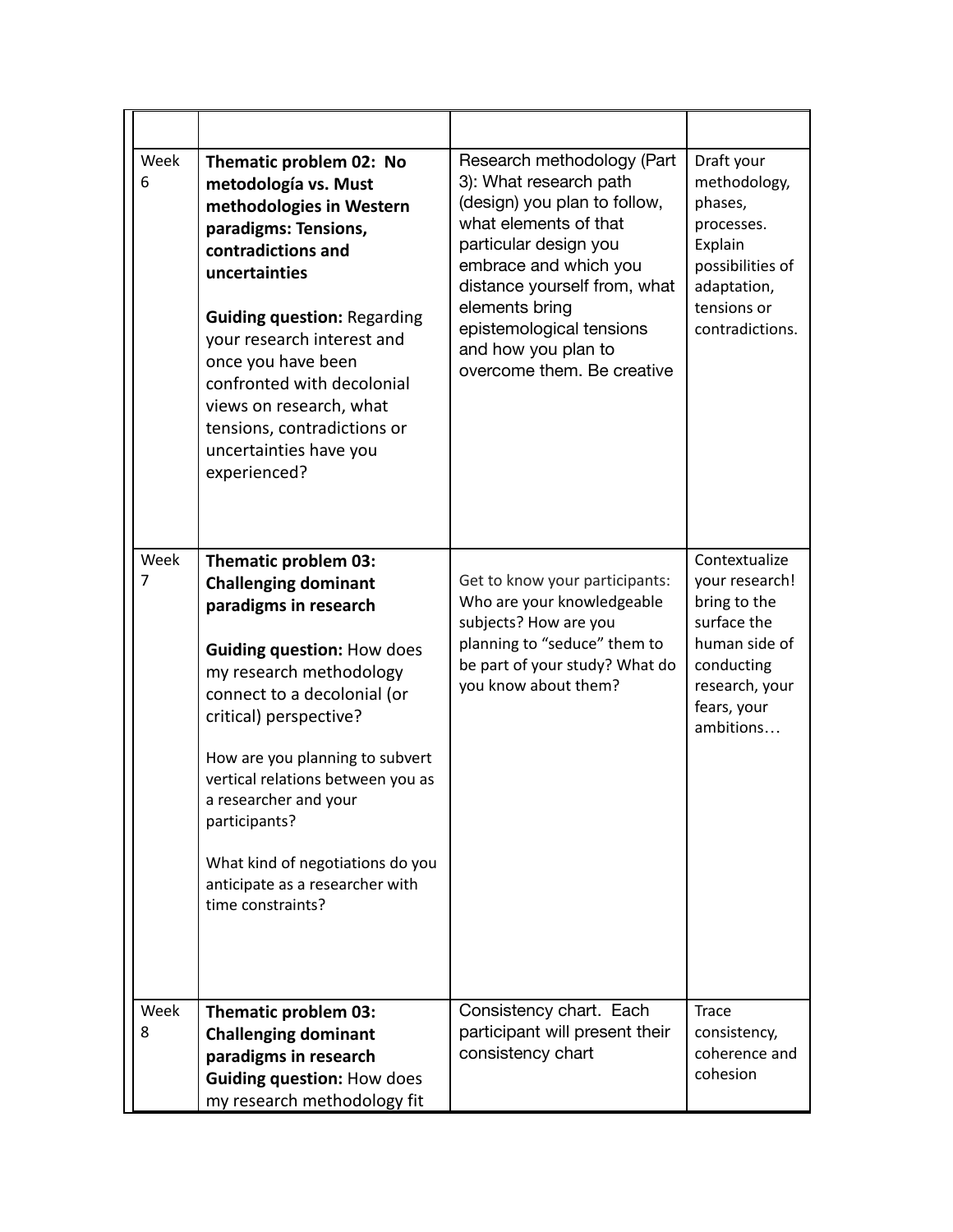|            | connect to a decolonial (or<br>critical) perspective?<br>As your research work will be<br>evaluated by pairs within a<br>positivistic frameCan you<br>show your research<br>consistency?                                                                                                                                                                                        |                                                                                                                                                           | among research<br>components.                                                                                                                                       |
|------------|---------------------------------------------------------------------------------------------------------------------------------------------------------------------------------------------------------------------------------------------------------------------------------------------------------------------------------------------------------------------------------|-----------------------------------------------------------------------------------------------------------------------------------------------------------|---------------------------------------------------------------------------------------------------------------------------------------------------------------------|
| Week       |                                                                                                                                                                                                                                                                                                                                                                                 | <b>Spring Break</b>                                                                                                                                       |                                                                                                                                                                     |
| Week<br>9  | <b>Challenging dominant</b><br>paradigms in research<br><b>Guiding question: How does</b><br>my research methodology<br>connect to a decolonial (or<br>critical) perspective?<br>Exercise Self-criticism<br>Paying attention to each<br>session during the<br>seminarwhat are the<br>weakest elements of your<br>proposal? And what are the<br>strongest ones?                  | <b>Exercise Self-criticism</b><br>Confession time<br>Where do you feel weak?<br>what you are doing to make<br>up for that?                                | Prepare a PPT<br>(be creative)<br>Expose your<br>fears, wounds,<br>not knowing<br>how to proceed<br>implicated in<br>the<br>construction of<br>your research        |
| Week<br>10 | <b>Challenging dominant</b><br>paradigms in research<br><b>Guiding question: How does</b><br>my research methodology fit<br>connect to a decolonial (or<br>critical) perspective?<br>Exercise constructive criticism<br>Based on the consistency chart<br>of your classmateswhat<br>elements need more<br>attention? And what elements<br>do you recognize as positive<br>ones? | Consistency chart part 2:<br>After the feedback each<br>participant will bring a new<br>revised chart. This time,<br>classmates will provide<br>feedback- | You will have<br>time to observe<br>in detail a<br>classmate chart<br>to then provide<br>your feedback<br>in the form of<br>questions,<br>doubts,<br>contributions. |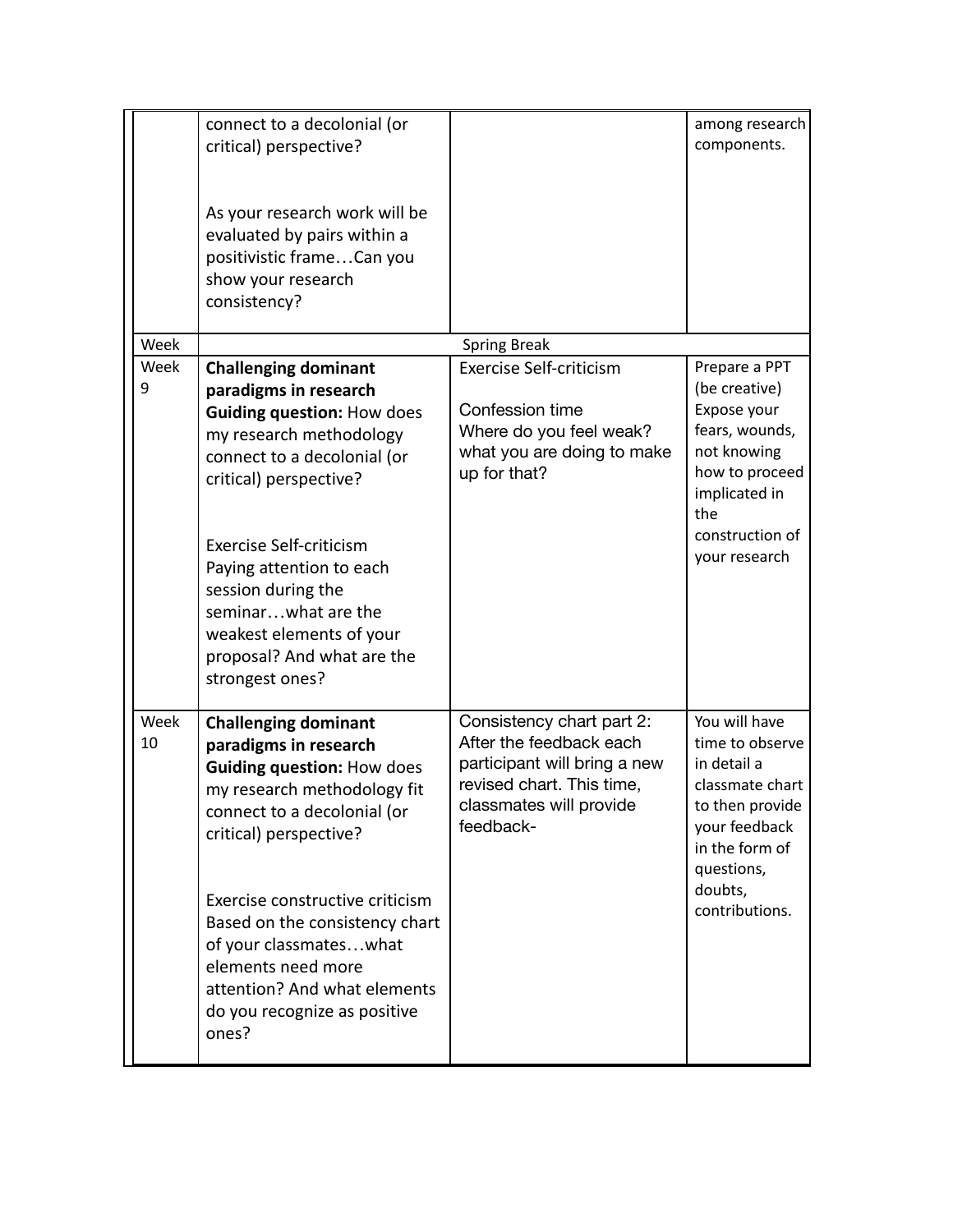| 11 | Week | <b>Challenging dominant</b><br>paradigms in research<br><b>Guiding question: How does</b><br>my research methodology<br>connect to a decolonial (or<br>critical) perspective?<br>On the spot                             | Guest speaker will talk<br>about methodological<br>decisions and tensions.<br>Mock project presentation<br>by student 1 | Be ready to<br>make<br>questions!<br>Presenter will<br>have 20<br>minutes to<br>deliver the<br>presentation of<br>the project. |
|----|------|--------------------------------------------------------------------------------------------------------------------------------------------------------------------------------------------------------------------------|-------------------------------------------------------------------------------------------------------------------------|--------------------------------------------------------------------------------------------------------------------------------|
| 12 | Week | <b>Challenging dominant</b><br>paradigms in research<br><b>Guiding question: How does</b><br>my research methodology fit<br>connect to a decolonial (or<br>critical) perspective?<br>On the spot                         | Mock project presentation<br>by student 2<br>and student 3                                                              | Presenters will<br>have 20<br>minutes (each)<br>to deliver the<br>presentation of<br>the project                               |
| 13 | Week | <b>Challenging dominant</b><br>paradigms in research<br><b>Guiding question: How does</b><br>my research methodology fit<br>connect to a decolonial (or<br>critical) perspective?<br>On the spot                         | Mock project presentation<br>by student 4<br>and student 5                                                              | Presenter will<br>have 20<br>minutes to<br>deliver the<br>presentation of<br>the project                                       |
| 14 | Week | <b>Challenging dominant</b><br>paradigms in research<br><b>Guiding question: How does</b><br>my research methodology fit<br>connect to a decolonial (or<br>critical) perspective?<br>Contributions to ELT field, impacts | What are the contributions<br>your research study will<br>bring to the field of ELT.                                    | Check emphasis<br>research lines<br>to trace<br>contributions to<br>the Doctoral<br>Program<br><b>ELT</b> field<br>Education   |
| 15 | Week | <b>Autonomous work</b>                                                                                                                                                                                                   | Refining the proposal to<br>incorporate methodological<br>decisions                                                     |                                                                                                                                |
| 16 | Week | Autonomous work                                                                                                                                                                                                          | Refining the proposal to<br>incorporate methodological<br>decisions                                                     |                                                                                                                                |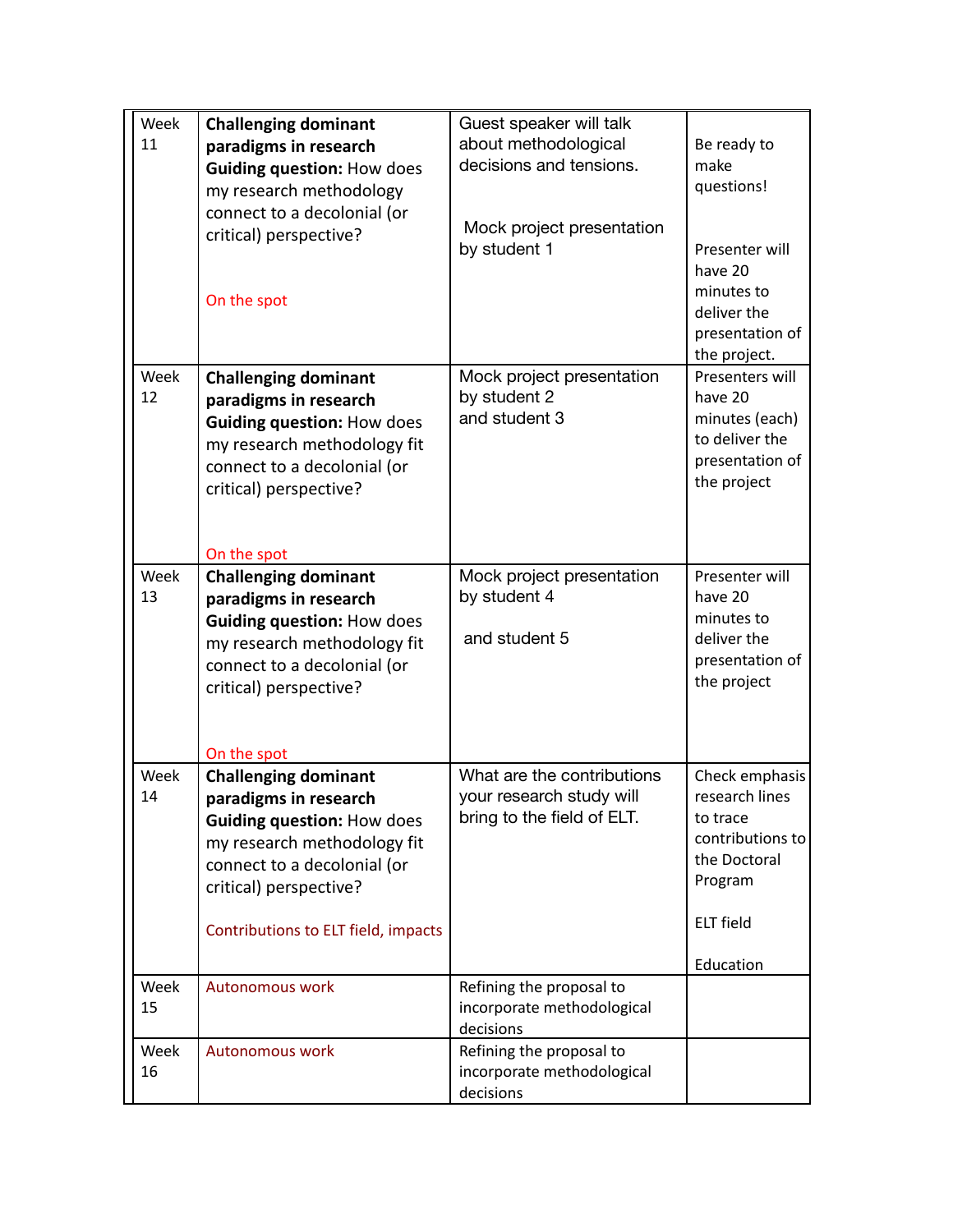#### **METHODOLOGY**

This seminar will have common sessions where the entire 2018-III cohort will participate in presentations and discussions. In spite of the fact, each one of them is responsible for a particular piece of work, a pair review work will put your evaluating skills to the test while giving feedback to your classmates.

#### **ASSESSMENT**

Participants taking this course will be required to complete the following:

- Delivering several oral presentation during the entire seminar 30%
- Handing in a research paper with problem statement, research question, research objectives and methodology, including participants relationalities – 70%

#### **BIBLIOGRAPHY, RESOURCES, DATABASE**

Reading 01

Pulido, G. (2009). Violencia epistémica y descolonización del conocimiento. *Sociocriticism*, 24(1&2): 173-201

Reading 02

Mignolo, W. (2009). Epistemic disobedience, independent thought and de-colonial freedom. Theory, Culture & Society, 26(7&8): 1-23

Reading 03

De Figuereido, E. & Martínez, J. (2021). The locus of enunciation as a way to confront epistemological racism and decolonize scholarly work. *Applied Linguistics*, 42(2): 355-359

Reading 04

Sugiharto, S. (2020). Enacting the locus of enunciation as a resistant tactic to confront epistemological racism and decolonize scholarly work. *Applied Linguistics*, 1-7

## Reading 05

Castro-Gómez, S. & Grosfoguel, R. (2007). Giro decolonial, teoría crítica y pensamiento heterárquico en S. Castro-Gómez & R. Grosfoguel (Comp.) *El giro decolonial: reflexiones para una diversidad epistémica más allá del capitalismo global*. Siglo del Hombre Editores; Universidad Central, Instituto de Estudios Sociales Contemporáneos y Pontificia Universidad Javeriana, Instituto Pensar, pp. 9-24

## Reading 06

Gómez-Barrios, M. (2017). *The Extractive Zone: Social Ecologies and Decolonial Perspectives*. Duke University Press. pp. 1-16.

## Reading 07

Tuhiwai, L. (1999). *Decolonizing methodologies: Research and Indigenous peoples*. Zed Books Ltd & University of Otago Press. pp. 142-162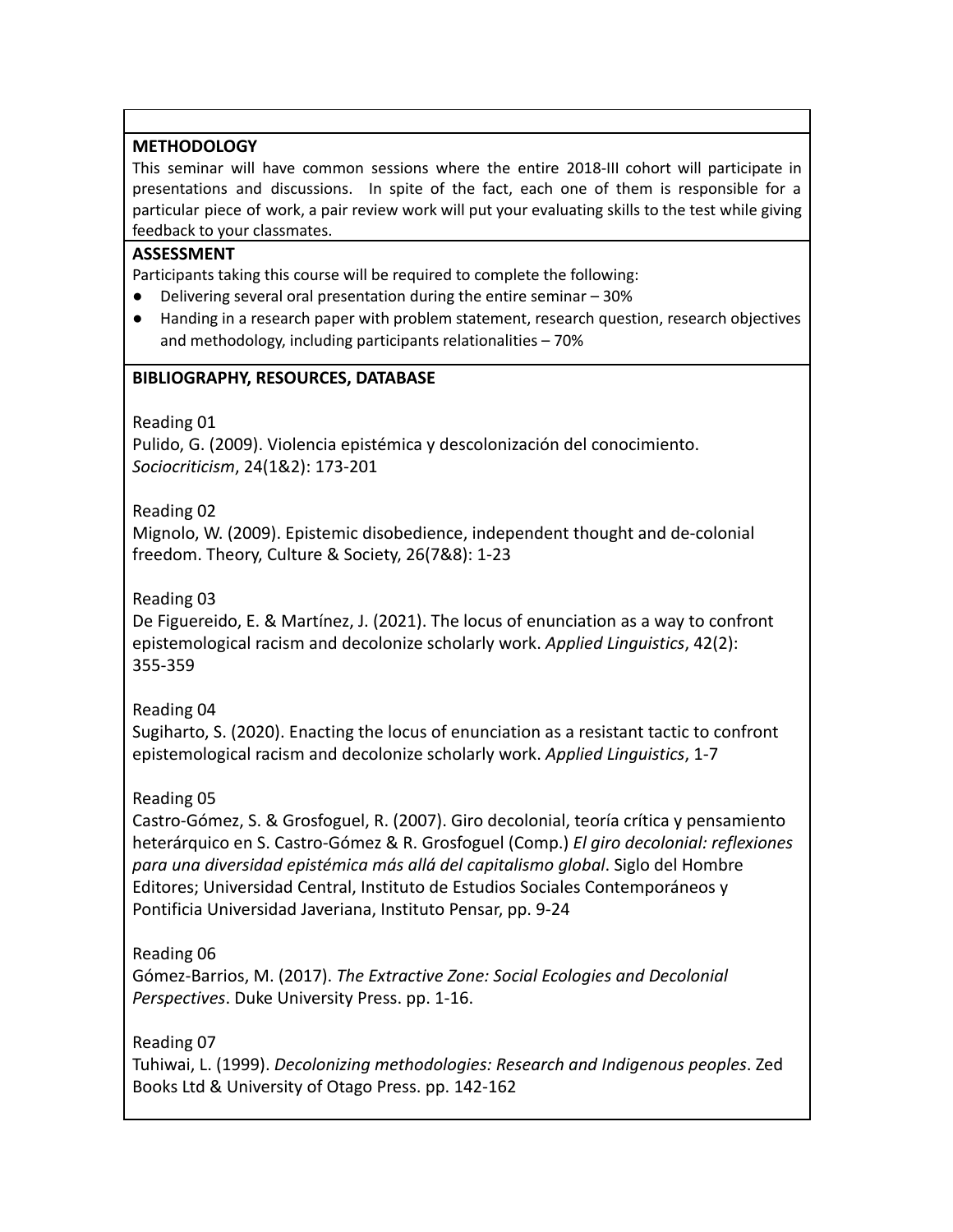Reading 08

De Gialdino, I. (2006). La investigación cualitativa en I. De Gialdino (Comp.). *Estrategias de investigación cualitativa*. Gedisa. pp. 23-60

Reading 09

Haber, A. (2011). Nometodología Payanesa: Notas de metodología Indisciplinada. *Revista de Antropología*, 23(1): 9-49

Reading 010

Ortiz, A. & Arias, M. (2019). Hacer decolonial: desobedecer a la metodología de investigación. *Hallazgos*, 16(31): 147-166

Reading 011

Kincheloe, J., McLaren, P., & Steinberg, S. (2011). Critical pedagogy and qualitative research: Moving to the bricolage. In N. Denzin & Y. Lincoln (Eds.), *The SAGE Handbook of Qualitative Research 4* (pp. 163-177). Sage.

Reading 012

McDowall, A. & Ramos, F. (2017). Doing decoloniality in the writing borderlands of the PhD. *The Australian Journal of Indigenous Education*, 23: 1-10

Reading 013

Cannella, G. & Lincoln, Y. 2011. Ethics, Research Regulations, and Critical Social Science. In Denzin, N. & Lincoln, Y. (Eds) *The SAGE Handbook of Qualitative Research*. Thousand Oaks: SAGE, pp. 81-90.

## **Sources**

Biblioteca Virtual Miguel de Cervantes En [http://www.cervantesvirtual.com/controladores/busqueda\\_avanzada\\_form.php](http://www.cervantesvirtual.com/controladores/busqueda_avanzada_form.php)

Google académico En <http://scholar.google.es/>

Google books E[nhttp://books.google.es/](http://books.google.es/)

Infomine En <http://infomine.ucr.edu/>

Bases de datos y recursos electrónicos libres

En

[http://132.248.9.1:8991/F/BV8EML2B3RF8PTCK2IHXQKAD3JRSPQMGICA596NJ44P6ID3SE2-019](http://132.248.9.1:8991/F/BV8EML2B3RF8PTCK2IHXQKAD3JRSPQMGICA596NJ44P6ID3SE2-01961?func=find-b-0) [61?func=find-b-0](http://132.248.9.1:8991/F/BV8EML2B3RF8PTCK2IHXQKAD3JRSPQMGICA596NJ44P6ID3SE2-01961?func=find-b-0)

Biblioteca digital hispánica En <http://www.bne.es/es/Catalogos/BibliotecaDigitalHispanica/Inicio/>